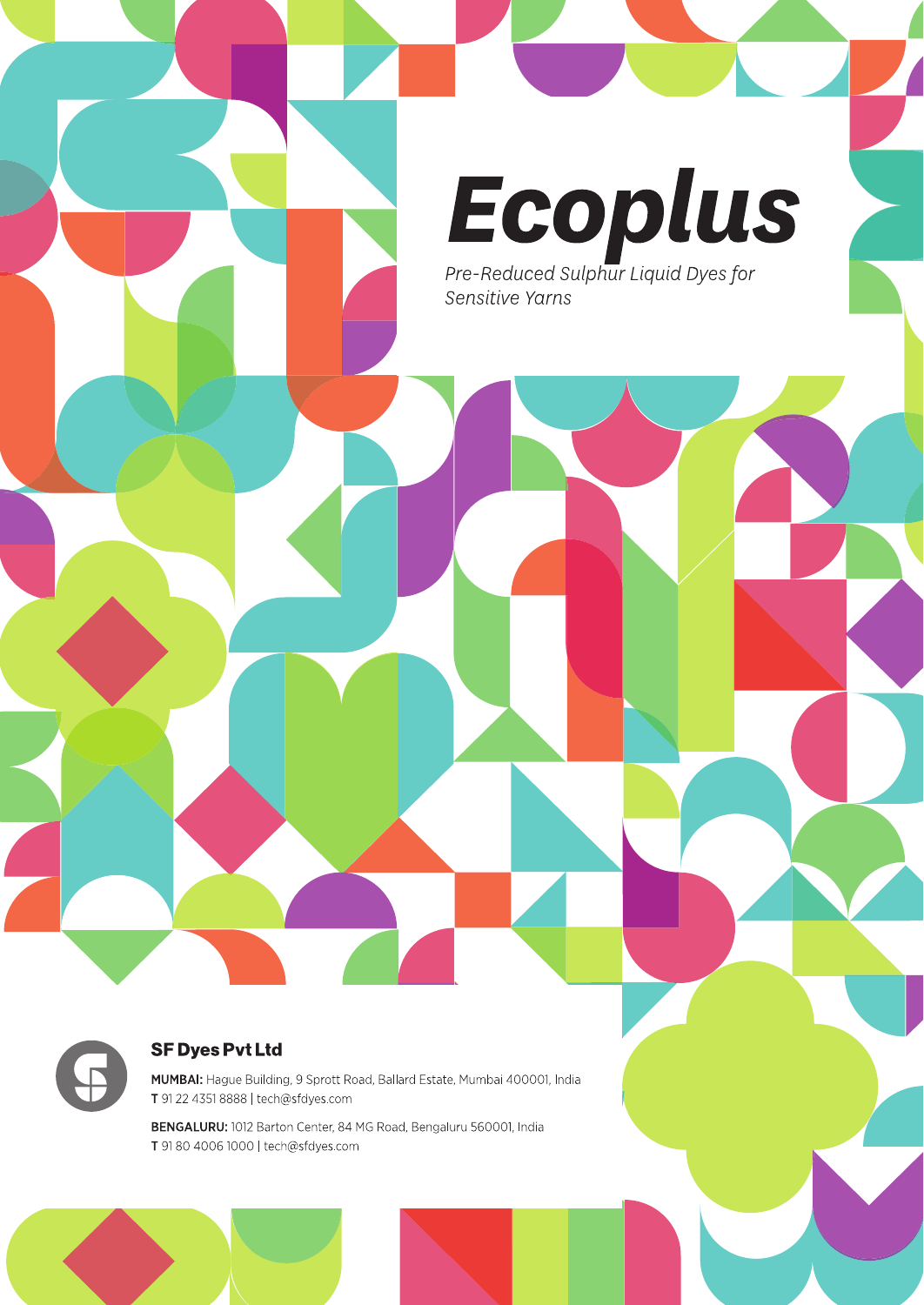

# *Ecoplus*

**Ecoplus** Dyes are stable pre-reduced liquid sulphur dyestuffs that are highly versatile and afford great fexibility in application.

### **Less Energy, Less Fabric Waste, Less Dye**

- More primary shade groups results in:
- Optimum lot sizes
- Reduced dye consumption
- Reduced fabric inventories
- Reduced cotton consumption
- Optimized fxation and less contamination due to the lower application temperature
- Ability to dye at lower temperature results in lower Co2 emissions in addition to savings energy consumption.

### **High Reproducibility with on tone wash-down**

- Low temperature dyeing results in better dye bath stability
- Signifcant reduction in stripping in indigo, hence reduced contamination especially in case of topping processs
- Ecoplus dyes are characterized by their on-tone wash downs due to lower sensitivities to pH and temperature during the post-garmenting washnprocess

#### **Low temperature application, avoiding breakage on delicate yarns**

- Less aggressive dyeing conditions in terms of temperature and caustic penetration results in less brittle yarn
- Maintaining the stability of the yarn for subsequent process like opening and weaving, is vital to achieve good performance of the entire operation
- The option to use finer yarn counts becomes available compared to the conventional dyeing process

#### **Denim**

**Ecoplus** pre-reduced sulphur liquid dyestuffs are perfect choice for all denim relation applications.

- Sulphur bottoming and topping (or combination of both ie sandwich dyeing
- Color denim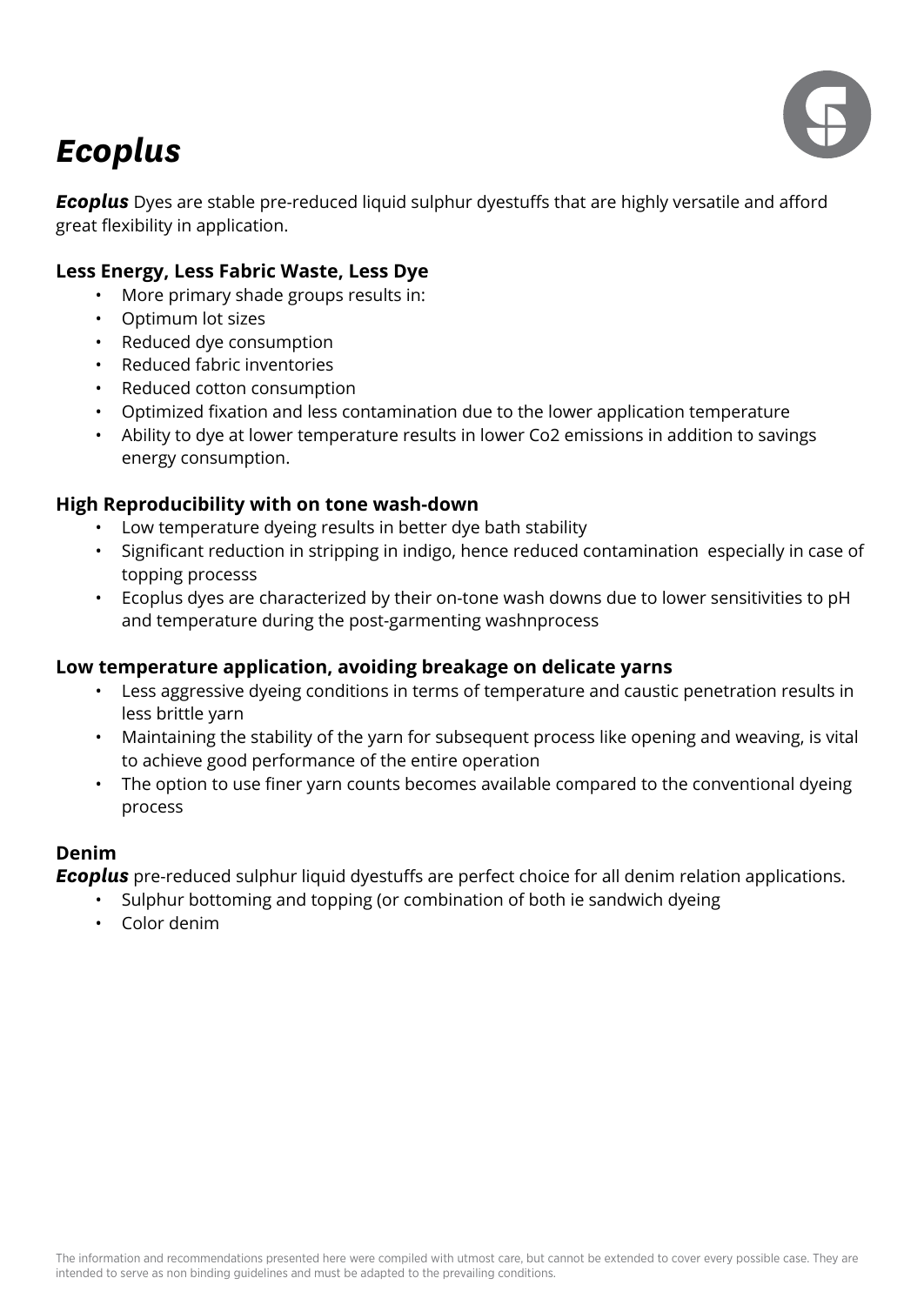|                                            |                |         |                                     |                   | <b>PROPERTIES</b>  |              |                    |                 |                       |        |         |
|--------------------------------------------|----------------|---------|-------------------------------------|-------------------|--------------------|--------------|--------------------|-----------------|-----------------------|--------|---------|
|                                            | Light<br>Fastn |         | <b>Wash Fastness</b><br>ISO 105 C01 |                   | Chlorine           |              | Other              |                 |                       |        |         |
| <b>Ecoplus</b>                             | 1/1            | 1/3     | <b>Effect</b>                       | Staining<br>on co | Staining<br>on vis | Stability    | Effect on<br>Shade | <b>Affinity</b> | Oxidation<br>Response | 40 g/L | 120 g/L |
| <b>SUN</b><br><b>YELLOW</b><br>R           | 4              | $3 - 4$ | $4 - 5$                             | $4 - 5$           | 5                  | M            | R                  | Н               | M                     |        |         |
| <b>APRICOT</b><br><b>TAN</b><br>Y          | 4              | $3-4$   | $4 - 5$                             | $4 - 5$           | 5                  | M            | R                  | M               | M                     |        |         |
| <b>TEA</b><br><b>ROSE</b><br>R             | 5              | $4 - 5$ | $\overline{4}$                      | $\overline{4}$    | $\overline{4}$     | H            | U                  | L               | F                     |        |         |
| <b>GOLD</b><br><b>BROWN</b><br>2Y          | 5              | $4 - 5$ | $4 - 5$                             | 5                 | 5                  | $\mathsf{L}$ | Y                  | M               | M                     |        |         |
| <b>DUNE</b><br><b>BROWN</b><br>G           | $5-6$          | 5       | 5                                   | 5                 | 5                  | L            | R                  | L               | M                     |        |         |
| <b>ALMOND</b><br><b>BROWN</b><br><b>RY</b> | 5              | $4-5$   | $4 - 5$                             | $5\overline{)}$   | 5                  | $\mathsf L$  | N/A                | M               | M                     |        |         |
| <b>BRICK</b><br><b>BROWN</b><br>R          | 6              | $5-6$   | $\overline{4}$                      | $4 - 5$           | $\overline{4}$     | H            | U                  | L               | S                     |        |         |
| <b>RUBY</b><br><b>BROWN</b><br><b>3R</b>   | 6              | $5-6$   | $\overline{4}$                      | $4 - 5$           | $\overline{4}$     | MH           | $\mathsf{R}$       | LM              | S                     |        |         |
| <b>BRONZE</b><br><b>BROWN</b><br><b>GY</b> | $\overline{4}$ |         | $3-5$   4-5                         | $4 - 5$           | 5                  | M            | Y                  | M               | M                     |        |         |
| <b>SAGE</b><br><b>OLIVE</b><br>Y           | $\overline{4}$ | $3-4$   | $4 - 5$                             | $4 - 5$           | 5                  | M            | Y                  | H               | M                     |        |         |

The information and recommendations presented here were compiled with utmost care, but cannot be extended to cover every possible case. They are intended to serve as non binding guidelines and must be adapted to the prevailing conditions.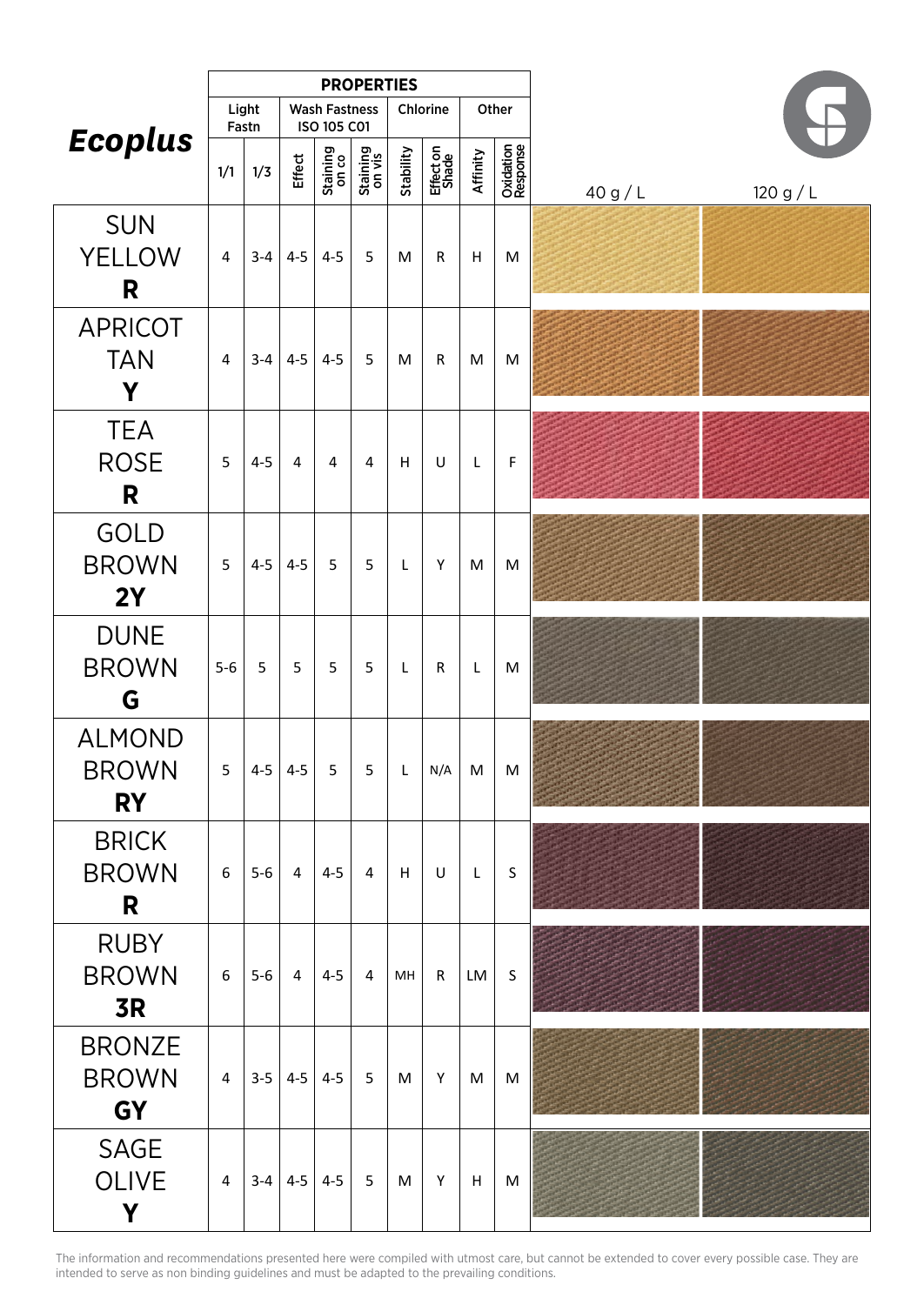|                                     |                |                |                |                                     | <b>PROPERTIES</b>  |              |                    |          |                       |        |         |
|-------------------------------------|----------------|----------------|----------------|-------------------------------------|--------------------|--------------|--------------------|----------|-----------------------|--------|---------|
|                                     |                | Light<br>Fastn |                | <b>Wash Fastness</b><br>ISO 105 C01 |                    |              | Chlorine           |          | Other                 |        |         |
| <b>Ecoplus</b>                      | 1/1            | 1/3            | Effect         | Staining<br>on co                   | Staining<br>on vis | Stability    | Effect on<br>Shade | Affinity | Oxidation<br>Response | 40 g/L | 120 g/L |
| <b>STONE</b><br><b>OLIVE</b><br>Y   | $5-6$          | 5              | $\overline{4}$ | $4 - 5$                             | $\overline{4}$     | L            | B                  | MH       | $\mathsf F$           |        |         |
| <b>HENNA</b><br><b>OLIVE</b><br>B   | $5-6$          | 5              | $\overline{4}$ | $4 - 5$                             | $\overline{4}$     | L            | N/A                | MH       | $\mathsf{F}$          |        |         |
| <b>INDIGO</b><br><b>BLUE</b><br>2G  | 5              | $4 - 5$        | $\overline{4}$ | $4 - 5$                             | $4 - 5$            | LM           | B                  | L        | $\mathsf F$           |        |         |
| <b>VIOLET</b><br><b>BLUE</b><br>2R  | 5              | $4 - 5$        | $\overline{4}$ | $4 - 5$                             | $4 - 5$            | L            | D                  | L        | $\mathsf F$           |        |         |
| <b>CROWN</b><br><b>BLUE</b><br>R    | 5              | $4 - 5$        | $\overline{4}$ | $4 - 5$                             | $4 - 5$            | L            | D                  | L        | $\mathsf{F}$          |        |         |
| <b>MONSOON</b><br><b>GREY</b><br>R  | $5-6$          | 5              | $\overline{4}$ | $4-5$                               | 5 <sup>5</sup>     | $\mathsf{L}$ | Y                  | M        | F                     |        |         |
| <b>GOTHIC</b><br><b>GREY</b><br>2G  | 6              | $5-6$          | $\overline{4}$ | $4 - 5$                             | 5                  | $\mathsf{L}$ | Y                  | M        | M                     |        |         |
| <b>PHANTOM</b><br><b>GREY</b><br>2R | $4 - 5$        | $\overline{4}$ | $\overline{4}$ |                                     | $4-5$ 4-5          | $\mathsf L$  | Y                  | M        | $\mathsf F$           |        |         |
| <b>BLUE</b><br><b>BLACK</b><br>2B   | $\overline{4}$ | $4 - 5$        | $\overline{4}$ | $4 - 5$                             | 5                  | $\mathsf{L}$ | Y                  | M        | M                     |        |         |
| <b>SUPER</b><br><b>BLACK</b><br>W   | $5-6$          | 5              | $\overline{4}$ | $4 - 5$                             | $5\overline{5}$    | $\mathsf{L}$ | Y                  | M        | $\mathsf F$           |        |         |

The information and recommendations presented here were compiled with utmost care, but cannot be extended to cover every possible case. They are intended to serve as non binding guidelines and must be adapted to the prevailing conditions.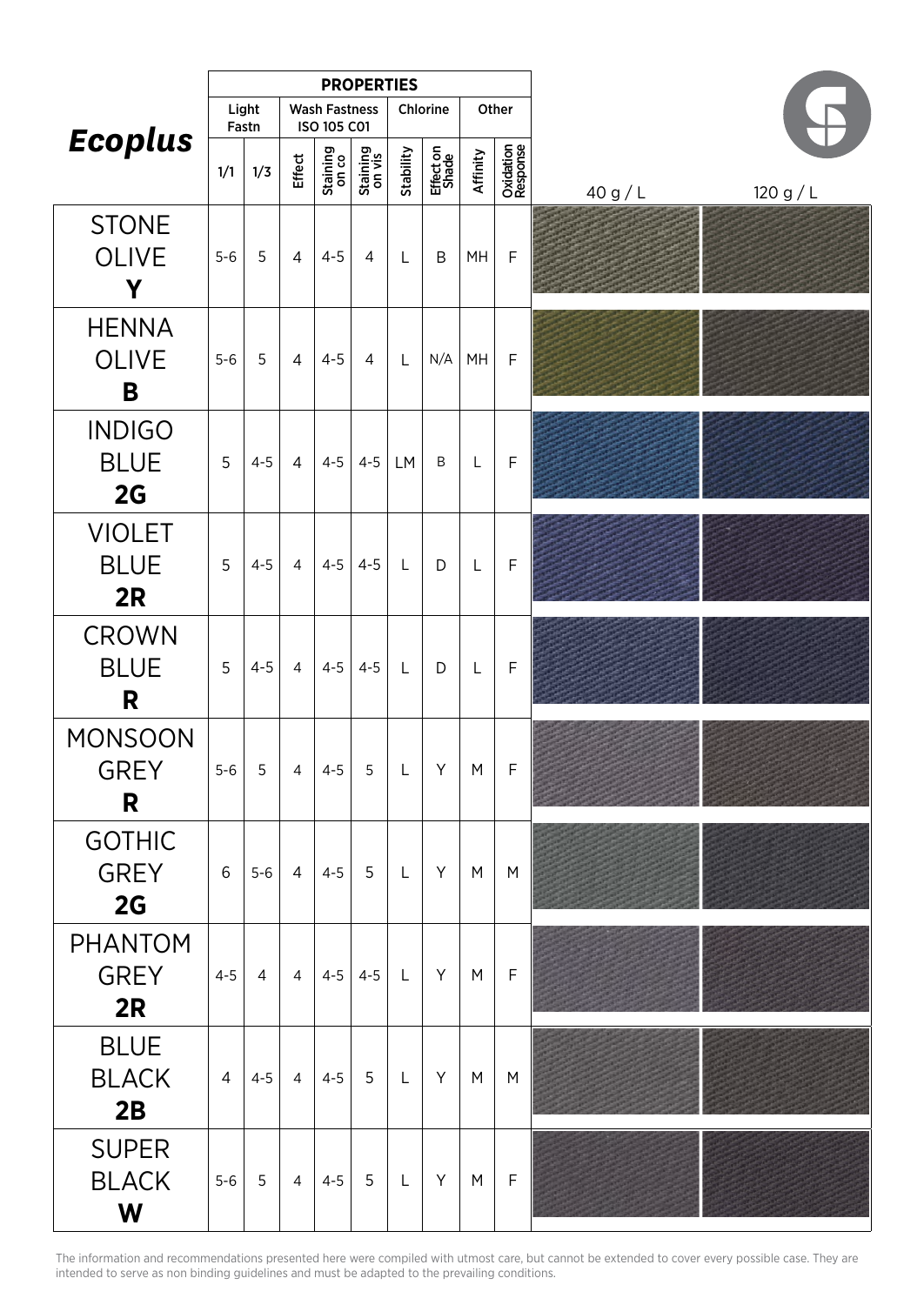

## *Ecoplus CONVENTIONAL DYEING*

| <b>Additions</b>           | Dye Bath g/L | <b>Feeding Bath g/L</b> |
|----------------------------|--------------|-------------------------|
| Denimoz Sequadet FBN       | $1 - 3 g/L$  | $2 - 6$ g/L             |
| Denimoz Hiwet NF           | $2 - 8$ g/L  | $3-12$ g/L              |
| <b>Caustic Soda Flakes</b> | $2 - 4 g/L$  | $4 - 8$ g/L             |
| Sulfaid Antioxydnat IY     | $4 - 8$ g/L  | $8-16$ g/L              |
| Ecoplus Liquid             | X g/L        | Y g/L                   |

### **NOTE:**

- 1. Application Temperature 40° C-80° C
- 2. Application pH (at RT)  $12.2.12.5$ <br>3. ORP  $-620$  to  $-6$
- -620 to -650mV

**4. It is recommended that pH and ORP is checked and maintained as mentioned above**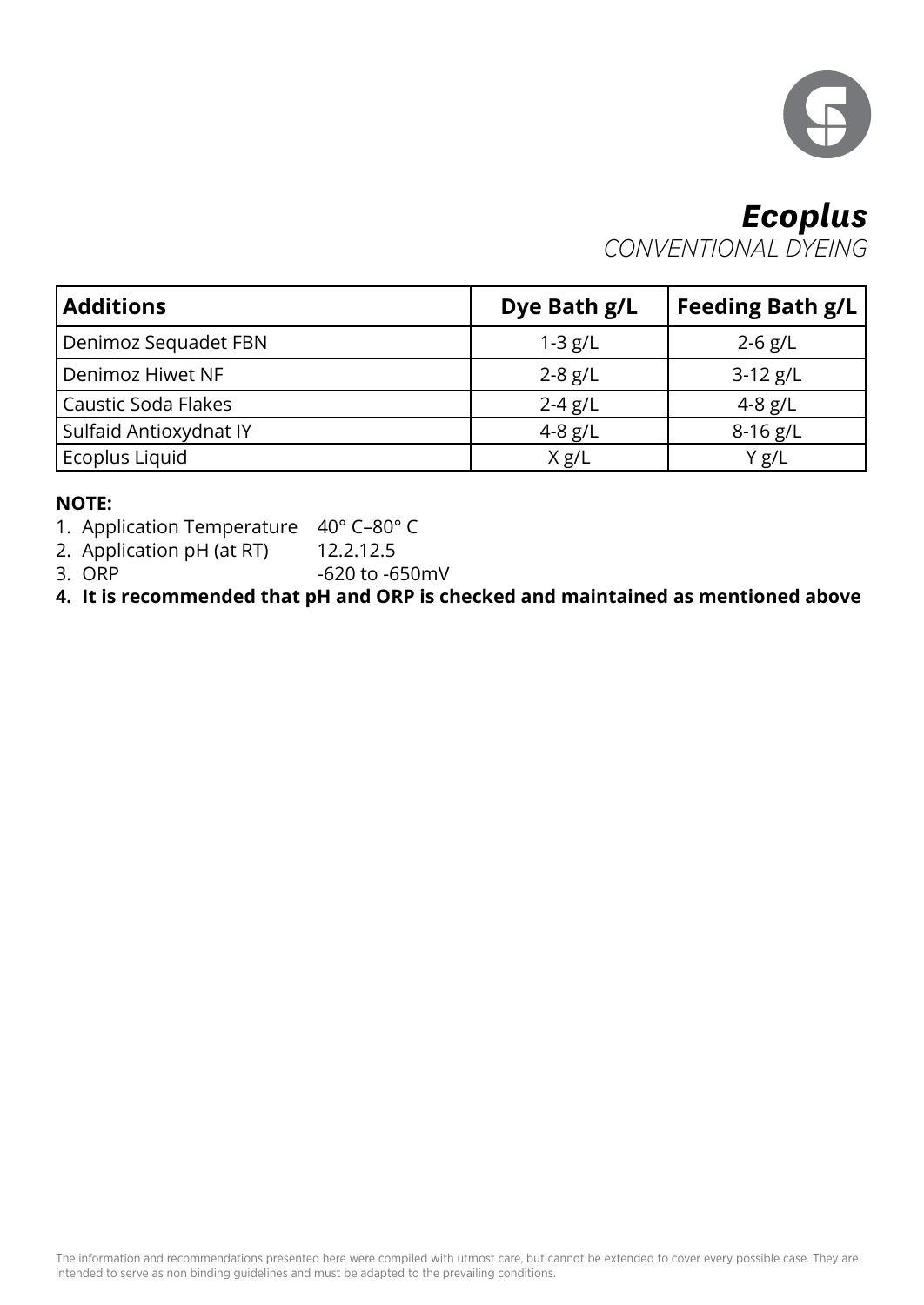

## *Ecoplus ECOLOGICAL DYEING*

| <b>Additions</b>           | Dye Bath g/L | Feeding Bath g/L |
|----------------------------|--------------|------------------|
| Denimoz Sequadet FBN       | $1 - 3 g/L$  | $2 - 6$ g/L      |
| Denimoz Hiwet NF           | $2 - 8$ g/L  | $3-12$ g/L       |
| <b>Caustic Soda Flakes</b> | $6 - 10$ g/L | 9-16 $g/L$       |
| Safeaux Reducer G          | 13-20 g/L    | 18-32 g/L        |
| Ecoplus Liquid             | X g/L        | Y g/L            |

### **NOTE:**

- 1. Application Temperature 60° C-80° C
- 2. Application pH (at RT)  $12.2.12.5$ <br>3. ORP  $-620$  to  $-6$
- -620 to -650mV

**4. It is recommended that pH and ORP is checked and maintained as mentioned above**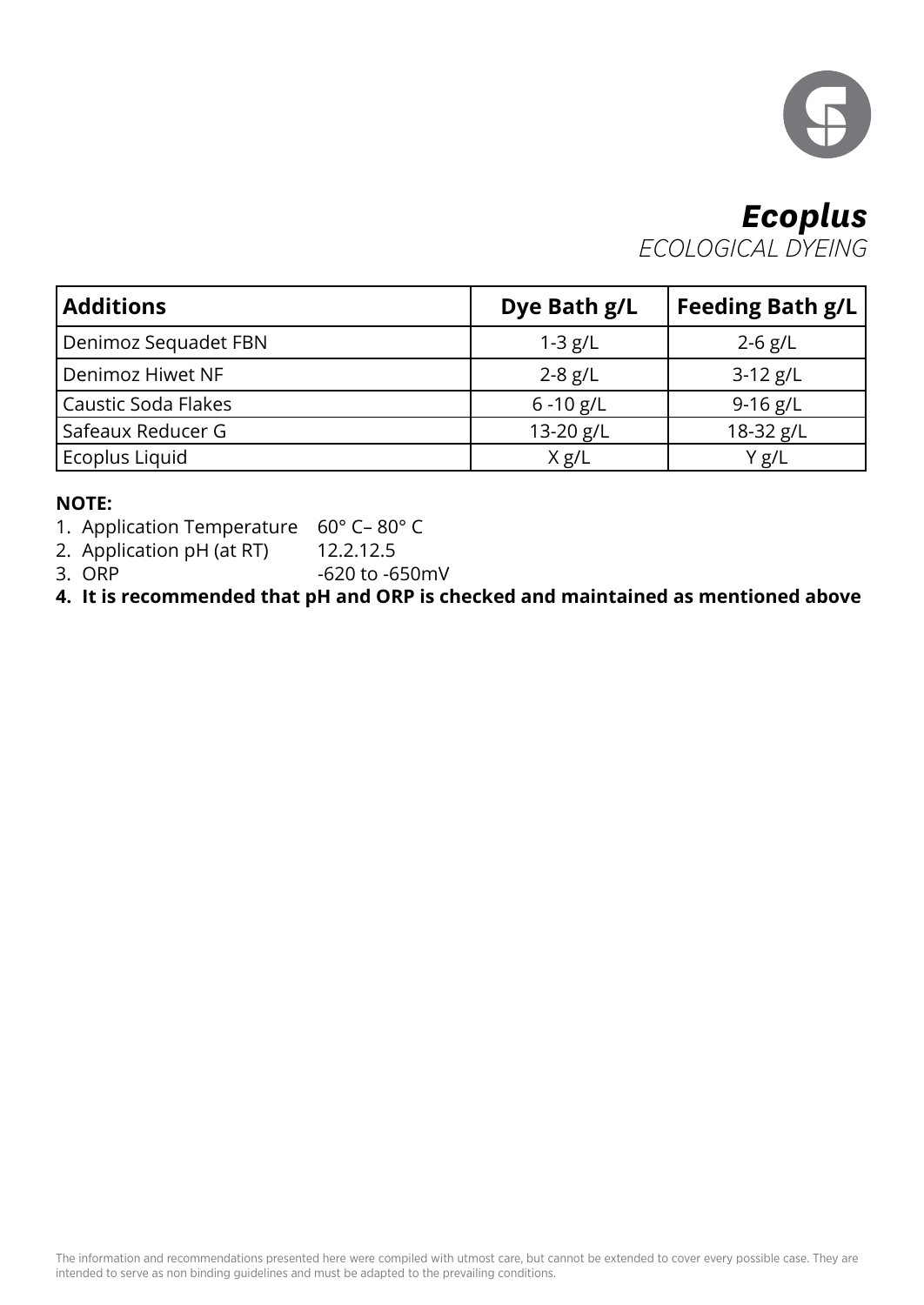

# *Ecoplus CHEMICAL OXIDATION DYEING*

| <b>Additions</b>       | <b>Oxidation Bath g/L Feeding Bath g/L</b> |              |
|------------------------|--------------------------------------------|--------------|
| Denimoz Neutrabuff OCN | $2 - 5$ g/L                                | $3-9$ g/L    |
| Acetic Acid            | 1-3 g/L                                    | $2 - 6$ g/L  |
| Sulfaid Oxydant ION    | $3 - 6$ g/L                                | $5 - 10$ g/L |

### **NOTE:**

1. Application Temperature  $55^{\circ}$  C<br>2. Application pH (at RT)  $4.0 - 4.5$ 

2. Application pH (at RT)

3. ORP  $+150$  to  $+200$  mV

**4. It is recommended that pH and ORP is checked and maintained as mentioned above**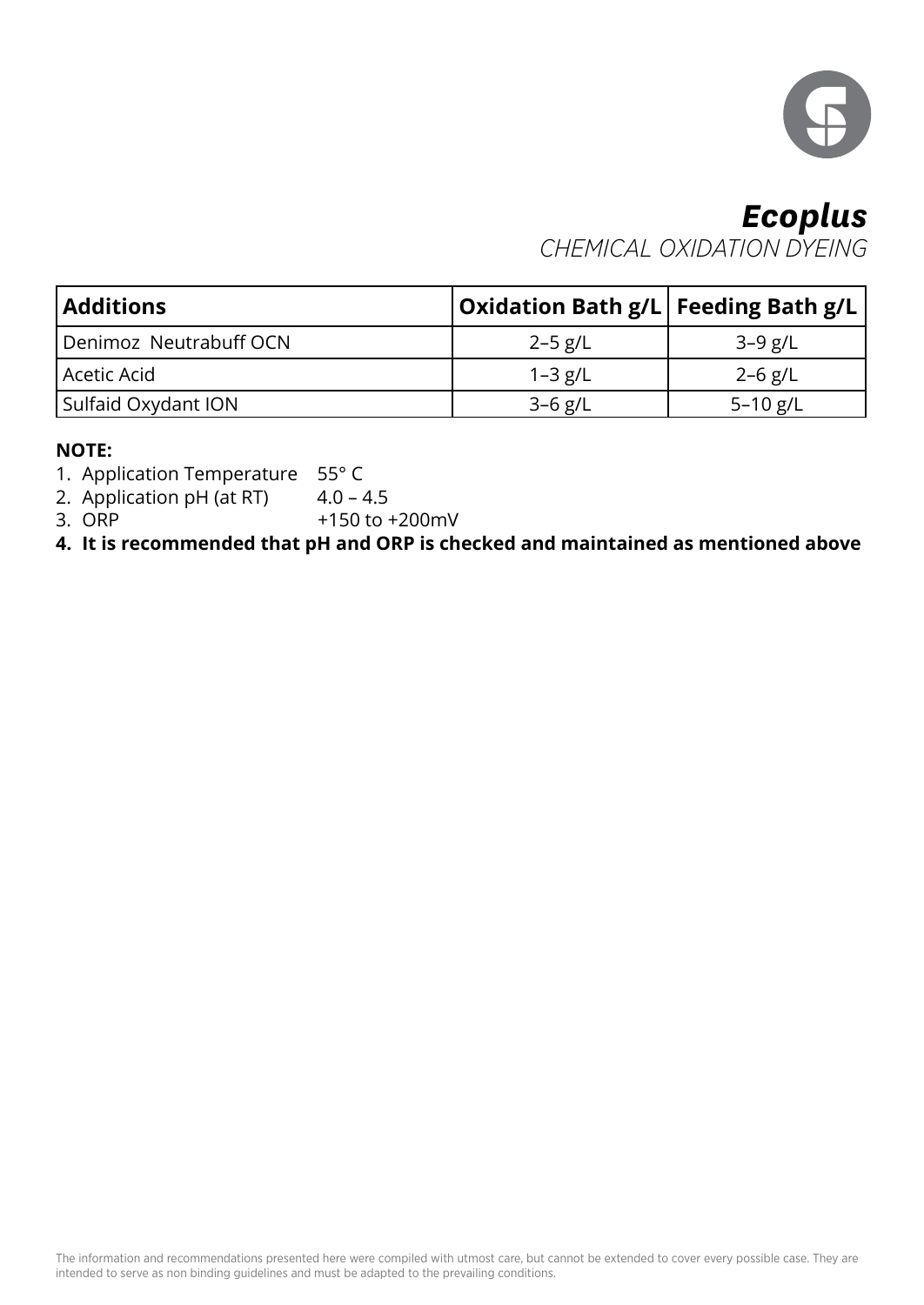

# *Ecoplus*

*PAD -STEAM*

|   |                           | <b>Chemicals</b>            | <b>Dosage</b>            |              | <b>Parameters</b>         |         |
|---|---------------------------|-----------------------------|--------------------------|--------------|---------------------------|---------|
|   |                           |                             | g/L                      | Temp         | <b>ORP</b>                | pH      |
| A | <b>Dyeing</b>             | Denimoz Sequadet FBN        | $1 - 2$                  |              |                           |         |
|   |                           | Denimoz Hiwet NF            | $1 - 2$                  |              |                           |         |
|   |                           | Ecoplus Dye                 | X                        | <b>RT</b>    | -600 to -650 mV 12.2-12.5 |         |
|   |                           | Sulfaid Antioxydant IY      | $6 - 8$                  |              |                           |         |
|   |                           | Caustic Soda Flakes         | $1 - 2$                  |              |                           |         |
| B | <b>Steaming</b>           |                             | 102-104° C for 75-90 sec |              |                           |         |
| C | <b>Water lock</b>         | $40^{\circ}$ C              |                          | 40           |                           |         |
| D | <b>Wash</b>               |                             |                          | <b>RT</b>    |                           |         |
| E | <b>Oxidation</b>          | Sulfaid Oxydant ION         | $3 - 5$                  |              |                           | ←       |
|   |                           | Denimoz Neutrabuff OCN      | $2 - 4$                  | 40-70        | +150 to 200 mV            | $4 - 5$ |
| F | <b>Oxidation</b>          | Sulfaid Oxydant ION         | $3-5$                    |              |                           |         |
|   |                           | Denimoz Neutrabuff OCN      | $2 - 4$                  | 40-70        | +150 to 200 mV            | $4 - 5$ |
| G | <b>Wash</b>               |                             |                          | <b>RT</b>    |                           |         |
| Н | <b>Soaping</b>            | <b>Denimoz Executor IAS</b> | $0.7 - 1.0$ g/L          | $80^\circ$ C |                           |         |
| Ш | <b>Wash</b>               |                             |                          | <b>RT</b>    |                           |         |
| J | <b>Wash</b>               |                             |                          | <b>RT</b>    |                           |         |
|   | <b>Followed by Drying</b> |                             |                          |              |                           |         |